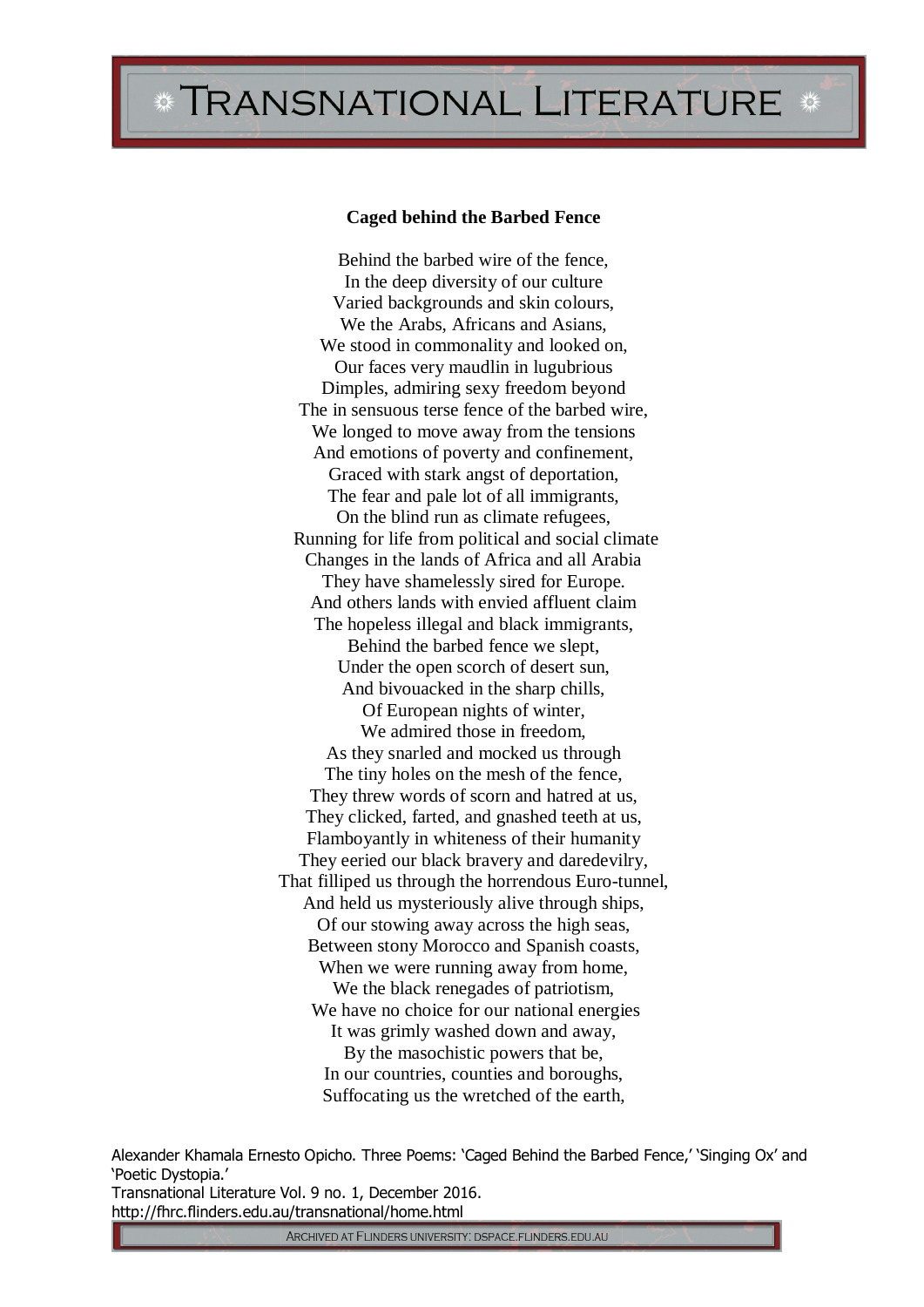With discrimination, poverty and corruption, As we form not their body politic there, Gender blind cultures roar like a wounded lion, Silencing the person in the skin of the weak, For we have no succour even in the lewd thoughts, Of choosing to be social climate refugees, We now wallow in shame and slogging despair, In the foreign lands of Europe and America, We are swallowing saliva with mad appetite, For the plethora of ripe fruits from imperial efforts, Begotten sweat of the sons of Europe, We blame no one for the misfortune we chew Behind here in the menacing barbed fence, As we slavishly wait for the deportation, Back to Africa the land calling for hard work, Patience in spirit and careful in choices, For no land is bad but human policies, Change some and Africa will shine in plumage, Of plenty in victuals and supports to life, I rest my song behind the barbed reason.

Alexander Khamala Ernesto Opicho. Three Poems: 'Caged Behind the Barbed Fence,' 'Singing Ox' and 'Poetic Dystopia.' Transnational Literature Vol. 9 no. 1, December 2016. http://fhrc.flinders.edu.au/transnational/home.html

ARCHIVED AT FLINDERS UNIVERSITY: DSPACE.FLINDERS.EDU.AU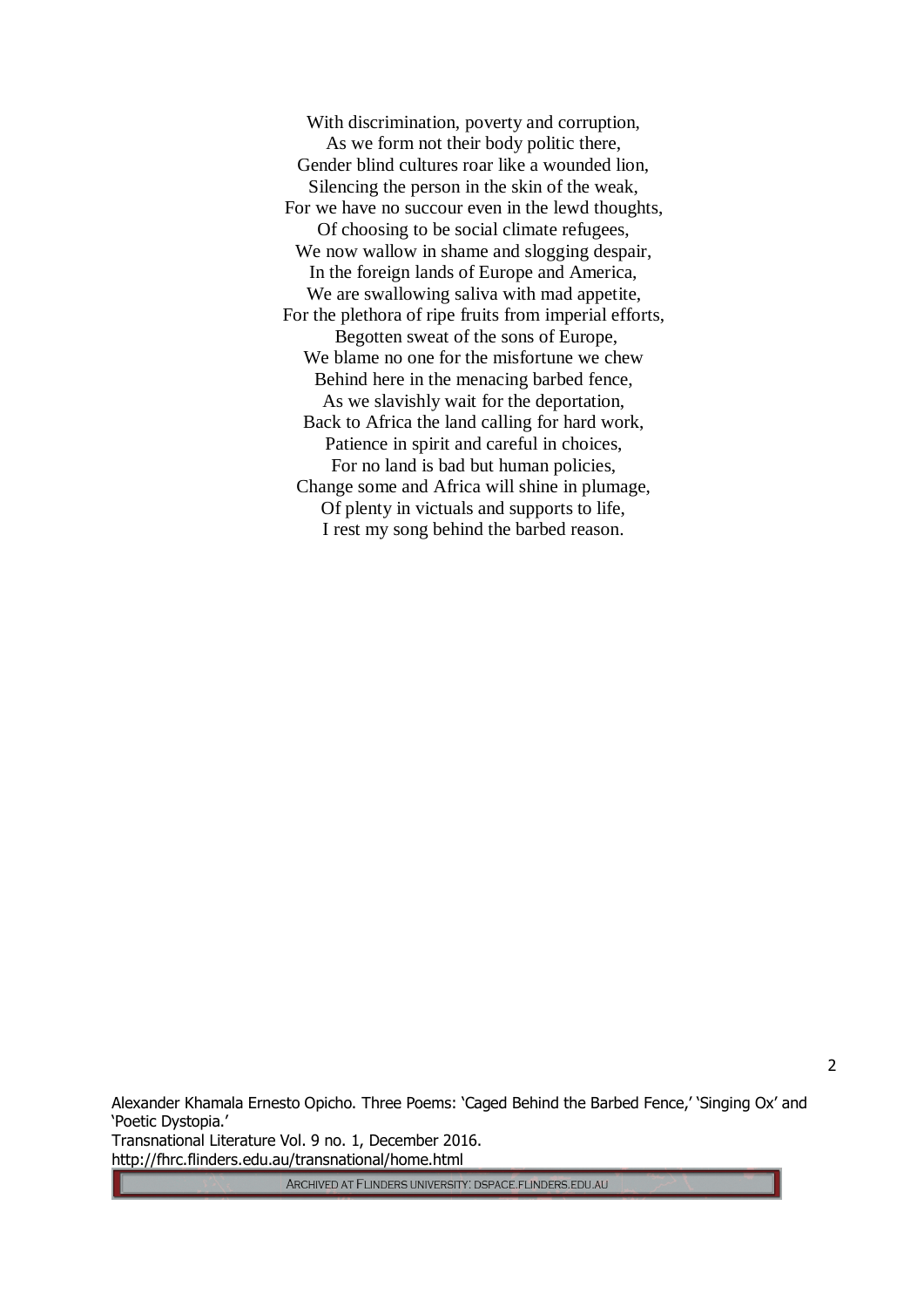## **Singing Ox**

I am an ox Old and castrated, Having no testicles, They were chopped off, In a glorious peasant stampede, By my bucolic owner,

> He lives on the handkerchief-sized land, With no where for my fodder, Forget of fresh grass, Space for jumping and teasing, He heaps me in a shed With knee deep cow-dung, Dropped there by my colleagues, Fat cows with bulging vulvas, Which I only eat with my eyes, As the peasant crushed my balls,

He left with me only a reproductive vestige, That I only use to piss and nothing more, The peasant takes me to the river, Very late always in the noon For I to drink dirty water, After he has labored me From cock-crow With cart pulling work, With a short break of sleigh tracking, Carrying manure to here and there, On his desperate farm, Very small like dog's tongue,

When I get tired at my knees, And drop in my speed, To walk slowly as I recuperate The exhausted energy, He whacks my bag with stinging whip, He sinks another whip on my rump, I wonder why this peasant acts a true devil When driving me to pull him out Of abysmal poverty his eternal wallow,

Alexander Khamala Ernesto Opicho. Three Poems: 'Caged Behind the Barbed Fence,' 'Singing Ox' and 'Poetic Dystopia.' Transnational Literature Vol. 9 no. 1, December 2016. http://fhrc.flinders.edu.au/transnational/home.html

ARCHIVED AT FLINDERS UNIVERSITY: DSPACE.FLINDERS.EDU.AU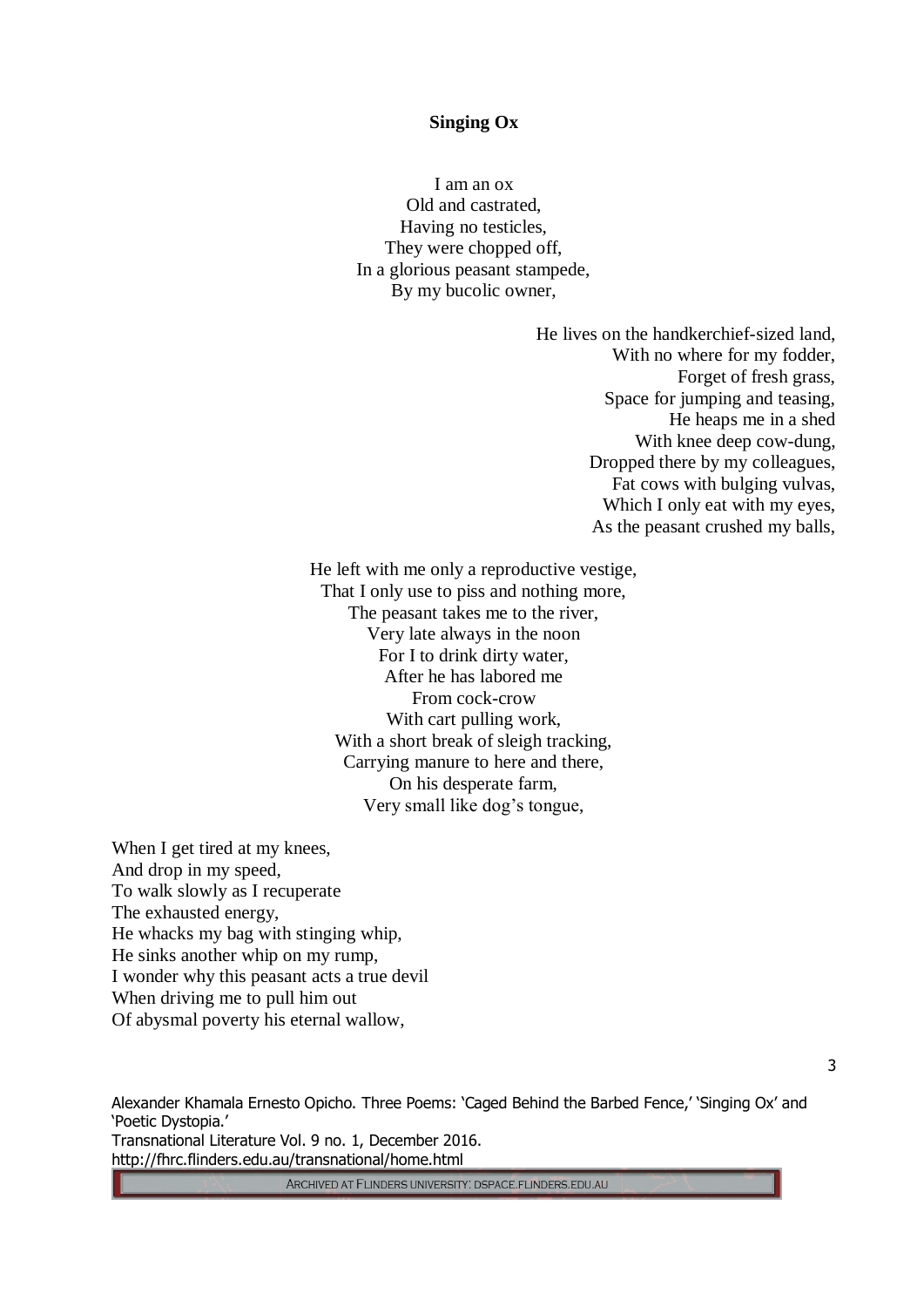I work his farm alone, And he eats all the proceeds, He sells always the stalks of maize, To buy salt and lime for the cows, He gets milk to feed his tuberculotic wife, And throngs of his *peasantly* sired kids, Leaving me on a tether under harsh sun, Burning my back like fires of hell, Only to be punctuated with torrents of tropical rain,

> Then I got sick the next day, Diarrhoea and fever and pale skin, Then he called the butcher man To buy me away for the slaughter, I wonder how a sick life Should be capitally condemned,

The butcher man came with clout of money He found me covered with dark clouds of luck, I was sick and emaciated under full veneer of dung, Reeking like a footloose municipal sewage, The butcher man was repulsed by my state, He got sober off his love of cash, And felt pity for my sorriest state, He balked the idea of buying me for his trade wares And noted to my owner the foolish peasant, To buy me anti-worm drugs plus putting me on good diet,

The butcher man walked away on my hiss of relieve, The peasant kept on clicking in a satanic stare At my protuberant ribs, with no ready move, He walked into the house and found his wife dead, He came out wailing like a king of empathy, I mused in my head on how fate changes courts, My death at the slaughter house now in his wife,

> But I knew I was not safe, Because peasants slaughter oxen, On the burial day of their relations, But God of fortune and of the poor, Like me the peasant's ox only knows my full kismet.

Alexander Khamala Ernesto Opicho. Three Poems: 'Caged Behind the Barbed Fence,' 'Singing Ox' and 'Poetic Dystopia.' Transnational Literature Vol. 9 no. 1, December 2016. http://fhrc.flinders.edu.au/transnational/home.html

ARCHIVED AT FLINDERS UNIVERSITY: DSPACE.FLINDERS.EDU.AU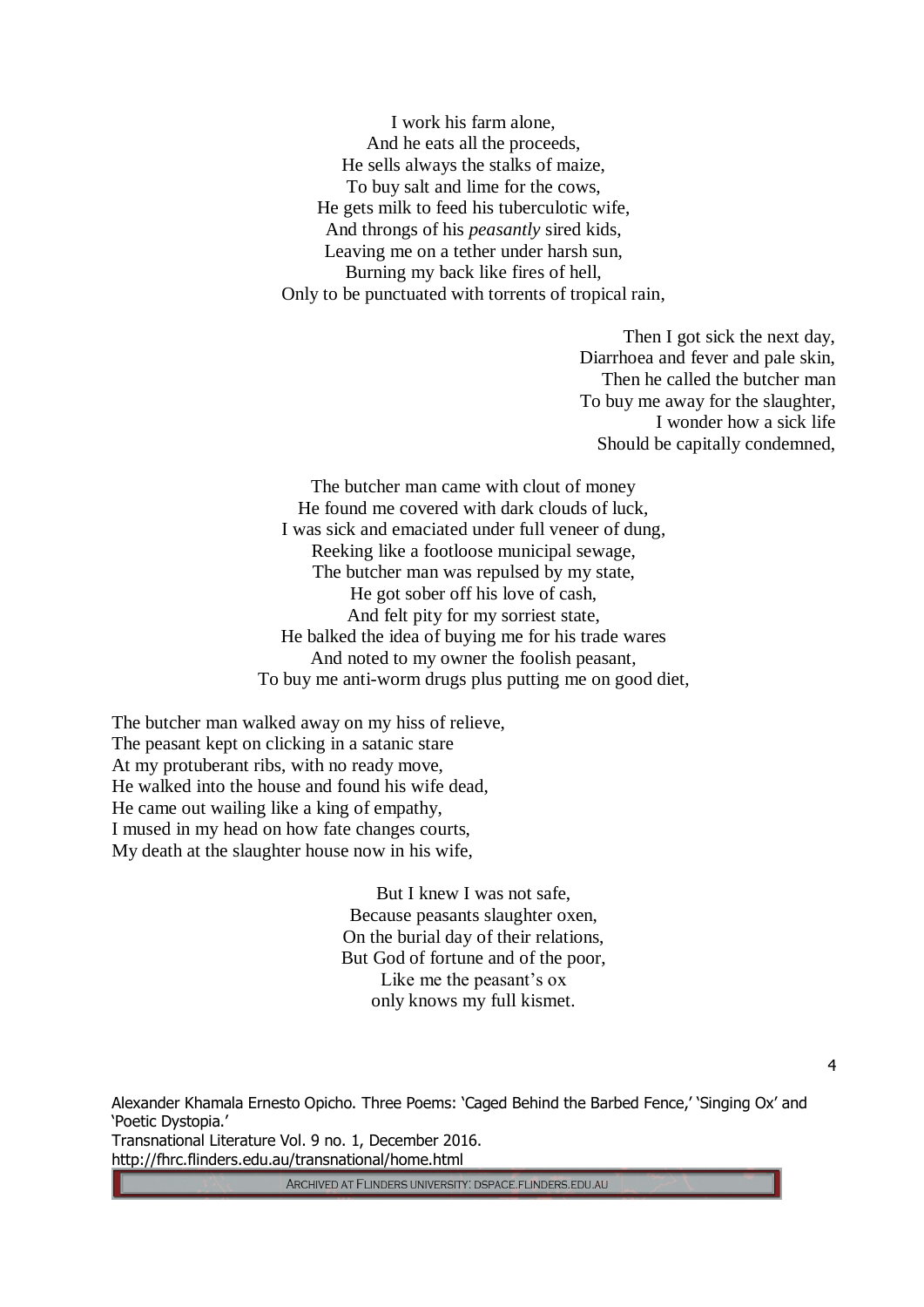## **Poetic Dystopia**

When I grow up I will seek permission From my parents, my mother before my father To travel to Russia the European land of dystopia that has never known democracy in any tincture I will beckon the tsar of Russia to open for me Their classical cipher that *Bogy visoky tsa dalyko* I will ask the daughters of Russia to oblivionize my dark skin Negro skin and make love to me the real pre-democratic love Love that calls for ambers that will claw the fire of revolution, I will ask my love from the land of Siberia to show me cradle of Rand The European manger on which Ayn Rand was born during the Leninist census I will exhume her umbilical cord plus the placenta to link me up To her dystopian mind that germinated the vice For shrugging the atlas for we the living ones, In a full dint of my Negro libido I will ask her With my African temerarious manner I will bother her To show me the bronze statues of Alexander Pushkin I hear it is at clitoris of the city of Moscow; Petersburg I will talk to my brother Pushkin, my fellow African born in Ethiopia In the family of Godunov only taken to Europe in a slave raid Ask the Frenchman Henri Troyat who stood with his penis erected As he watched an Ethiopian father fertilizing an Ethiopian mother And child who was born was Dystopian Alexander Pushkin, I will carry his remains; the bones, the skull and the skeleton in oily Sisal threads made bag on my broad African shoulders back to Africa I will re-bury him in the city of Omurate in southern Ethiopia at the buttocks Of the fish venting beautiful summer waters of Lake Turkana, I will ask Alexander Pushkin when in a sag on my back to sing for me His famous poems in praise of thighs of women,

> I will leave the bronze statue of Alexander Pushkin in Moscow For Lenin to look at, he will assign Mayakovski to guard it Day and night as he sings for it the cacotopian Poems of a slap in the face of public taste, I will come along to African city of Omurate With the pedagogue of the thespic poet The teacher of the poets, the teacher who taught Alexander Sergeyvich Pushkin; I know his name The name is Nikolai Vasileyvitch Gogol I will caution him to carry only two books From which he will teach the re-Africanized Pushkin The first book is the *Cloak* and second book will be

Alexander Khamala Ernesto Opicho. Three Poems: 'Caged Behind the Barbed Fence,' 'Singing Ox' and 'Poetic Dystopia.' Transnational Literature Vol. 9 no. 1, December 2016. http://fhrc.flinders.edu.au/transnational/home.html

ARCHIVED AT FLINDERS UNIVERSITY: DSPACE.FLINDERS.EDU.AU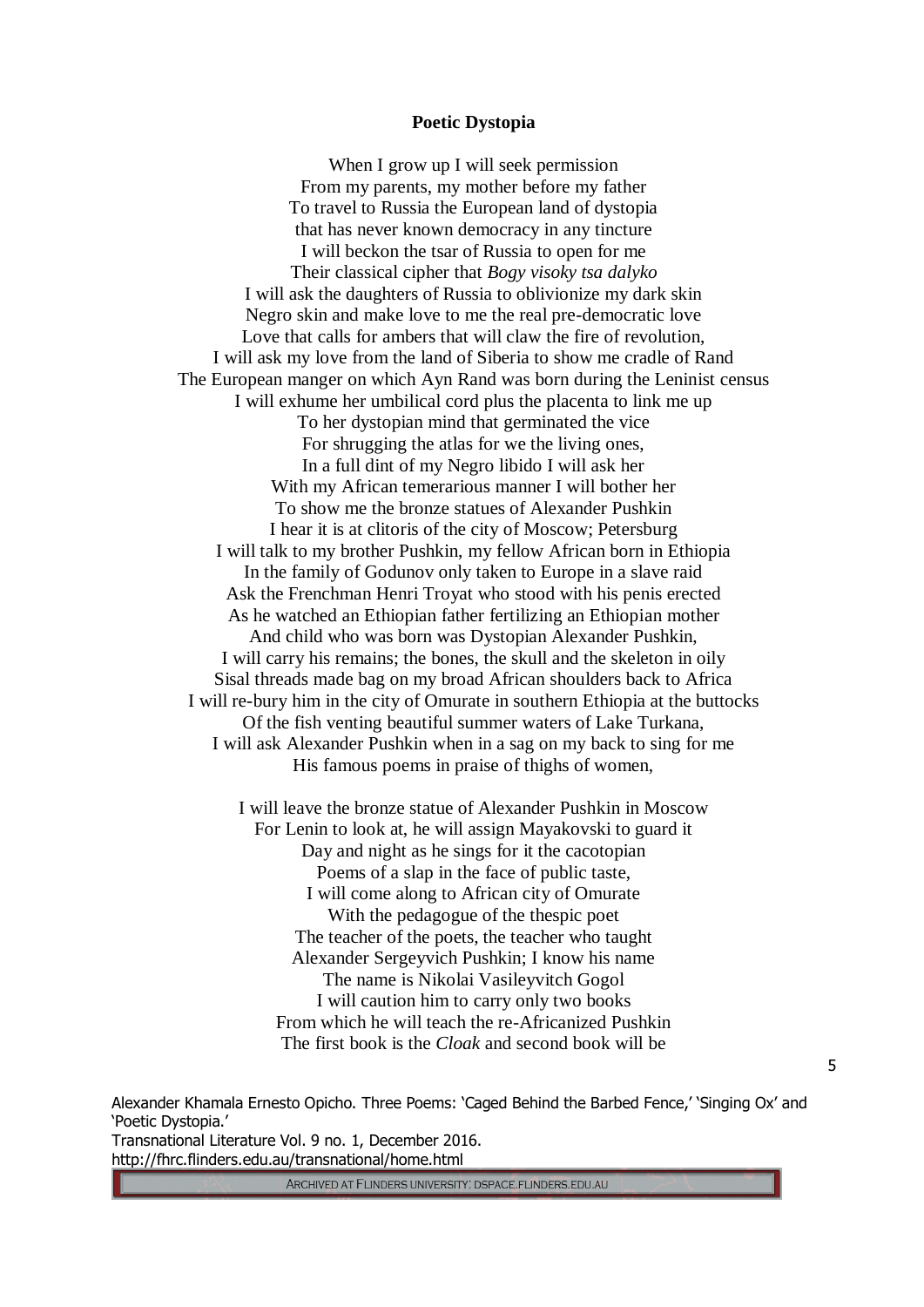The voluminous dead souls that have two sharp children of Russian dystopia; The cacotopia of Nosdrev in his sadistic cult of betrayal And utopia of Chichikov in his paranoid ownership of dead souls Of the Russian peasants, muzhiks and serfs, I will caution him not to carry the government inspector incognito We don't want the inspector general in the African city of Omurate He will leave it behind for Lenin to read because he needs to know What is to be done. I don't like the extreme badness of owning the dead souls

Let me run away to the city of Paris, where romance and poetry Are utopian commanders of the dystopian orchestra In which Victor Marie Hugo is haunted by The ghost of Jean Valjean; Le Miserable, I will implore Hugo to take me to the Corsican Island And chant for me one sexy song of the French Revolution,

From the Corsican I won't go back to Paris Because Napoleon Bonaparte and the proletariat Has already taken over the municipal of Paris I will dodge this city and manoeuvre my ways Through Alsace and Lorraine The Migingo islands of Europe And cross the boundaries in to bundesländer In to Germany, I will go to Berlin and beg the Gestapo The State police not to shoot me as I climb the Berlin wall I will balance dramatically on the top of Berlin wall Like Eshu the Nigerian god of fate With East Germany on my right; Die ossie And West Germany on my left; Die wessie Then like Jesus balancing and walking On the waters of Lake Galilee I will balance on Berlin wall And call one of my faithful followers from Germany The strong hearted Friedrich von Schiller To climb the Berlin wall with me So that we can sing his dystopic Cassandra as a duet We shall sing and balance on the wall of Berlin Schiller's beauteous song of Cassandra,

> When the Gestapos get impatient We shall not climb down to walk on earth Because by this time of utopia Thespis and Muse the gods of poetry Would have given us the wings to fly

Alexander Khamala Ernesto Opicho. Three Poems: 'Caged Behind the Barbed Fence,' 'Singing Ox' and 'Poetic Dystopia.' Transnational Literature Vol. 9 no. 1, December 2016. http://fhrc.flinders.edu.au/transnational/home.html

ARCHIVED AT FLINDERS UNIVERSITY: DSPACE.FLINDERS.EDU.AU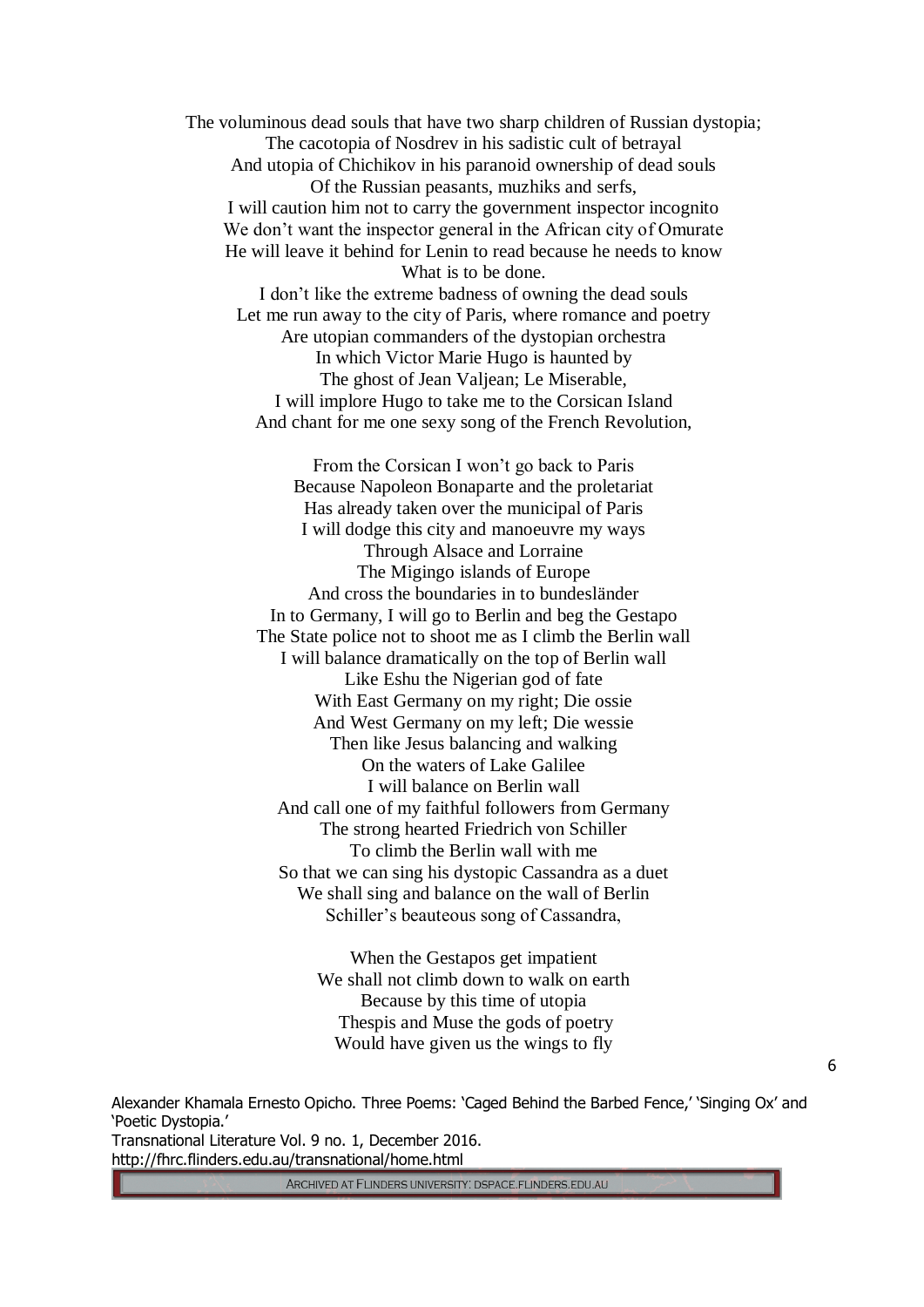To fly high over England, I and Schiller We shall not land any where in London Nor perch to any of the English tree Wales, Scotland, Ireland and Thales We shall not land there in these lands The waters of river Thames we shall not drink We shall fly higher over England The queen of England we shall not commune For she is my lender; has lend me the language English language in which I am chanting My dystopic songs, poor me! What a cacotopia! If she takes her language away from I will remain poetically dead In the Universe of art and culture I will form a huge palimpsest of African poetry Friedrich son of Schiller please understand me Let us not land in England lest I loose My borrowed tools of worker back to the owner, But instead let us fly higher in to the azure The zenith of the sky where the eagles never dare And call the English bard through our high shrilled eagle's contralto William Shakespeare to come up In the English sky; to our treat of poetic *blitzkrieg* Please dear Schiller we shall tell the bard of London To come up with his three *Luftwaffe* These will be; the deer he stole from the rich farmer Once when he was a lad in the rural house of John the father, Second in order is Hamlet the Prince of Denmark Thirdly is his beautiful song of the *Rape of Lucrece,* We shall ask the bard to return back the deer to the owner Three of ourselves shall enjoy together dystopia in Hamlet And ask Shakespeare to sing for us his song In which he saw a man rape Lucrece; the rape of Lucrece,

> I and Schiller we shall be the audience When Shakespeare will echo The enemies of beauty as It is weakly protected in the arms of Othello.

I and Schiller we don't know places in Greece But Shakespeare's mother comes from Greece And Shakespeare's wife comes from Athens Shakespeare thus knows Greece like Pericles,

Alexander Khamala Ernesto Opicho. Three Poems: 'Caged Behind the Barbed Fence,' 'Singing Ox' and 'Poetic Dystopia.' Transnational Literature Vol. 9 no. 1, December 2016. http://fhrc.flinders.edu.au/transnational/home.html

ARCHIVED AT FLINDERS UNIVERSITY: DSPACE.FLINDERS.EDU.AU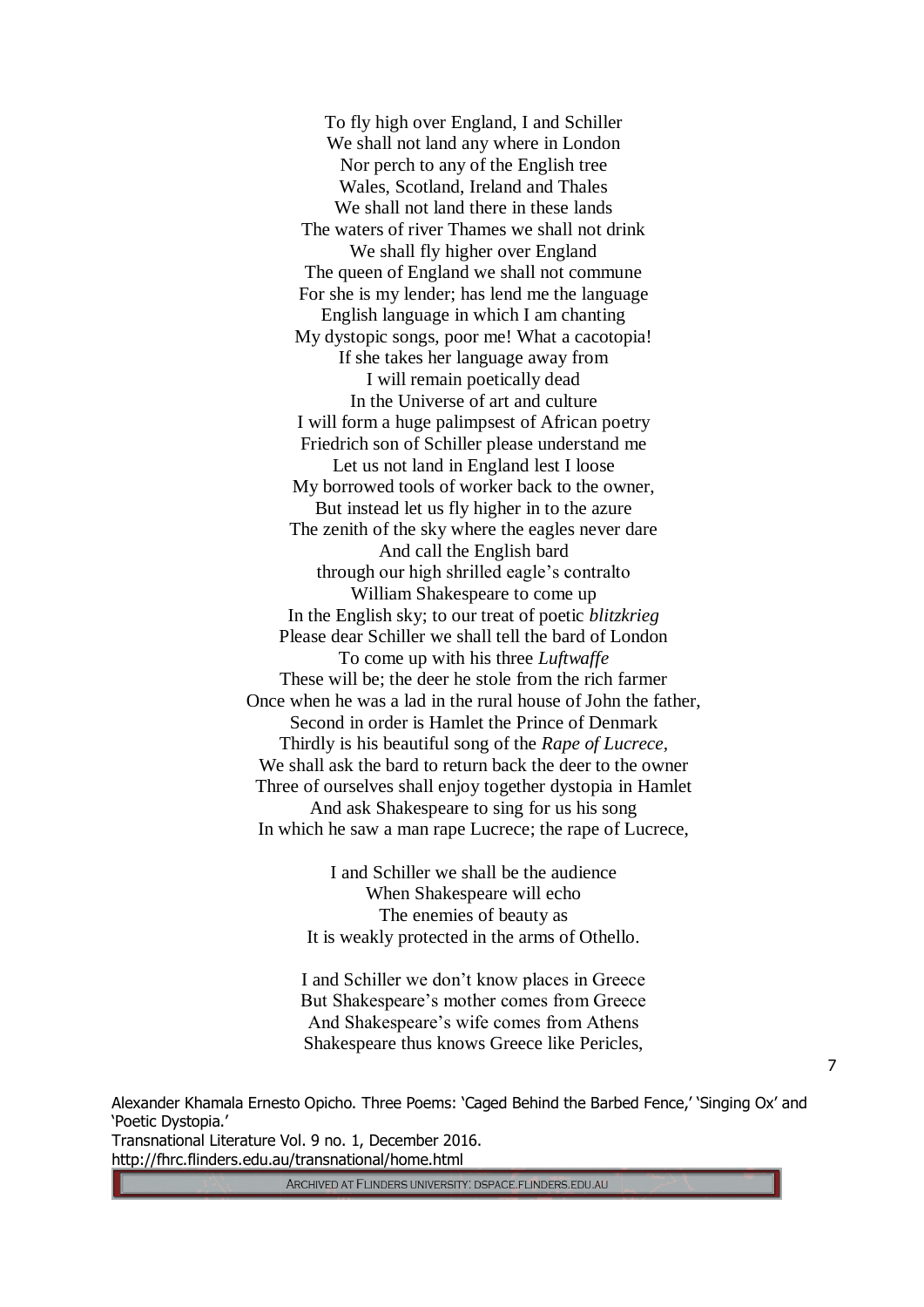We shall not land anywhere on the way But straight we shall be let By Shakespeare to Greece Into the inner chamber of Calypso Lest the Cyclopes eat us whole meal We want to redeem Homer from the Love detention camp of Calypso Where he has dallied nine years in the wilderness Wilderness of love without reaching home I will ask Homer to introduce me To Muse, Clio and Thespis The three spiritualities of poetry That gave Homer powers to graft the epics Of Iliad and Odyssey centerpieces of Greece dystopia I will ask Homer to chant and sing for us the epical Songs of love, Grecian cradle of utopia Where Cyclopes thrive on heavyweight cacotopia Please dear Homer kindly sing for us; From Greece to Africa the short route is via India The sub continent of India where humanity Flocks like the oceans of women and men The land in which Romesh Tulsi<sup>1</sup> Grafted Ramayana and Mahabharata The handbook of slavery and caste prejudice The land in which Gujarat Indian tongue In the cheeks of Rabindranath Tagore Was awarded a Poetical honour By Alfred Nobel minus any Nemesis From the land of Scandinavia, I will implore Tagore to sing for me The poem which made Nobel to give him a prize I will ask Tagore to sing in English The cacotopia and utopia that made India An oversized dystopia that man has ever seen, Tagore sing please Tagore sing for me your beggarly heat;

The heart of beggar must be A hard heart for it to glorify in the art of begging,

http://fhrc.flinders.edu.au/transnational/home.html

 $\overline{a}$ 

ARCHIVED AT FLINDERS UNIVERSITY: DSPACE.FLINDERS.EDU.AU

<sup>1</sup> Romesh Chunder Dutt (1848-1909) was a translator of the *Ramayana* and the *Mahabharata*, and Goswami Tulsidas (d. 1623) was a Hindu poet-saint who wrote *Ramcharitmanas.*

<sup>8</sup>

Alexander Khamala Ernesto Opicho. Three Poems: 'Caged Behind the Barbed Fence,' 'Singing Ox' and 'Poetic Dystopia.' Transnational Literature Vol. 9 no. 1, December 2016.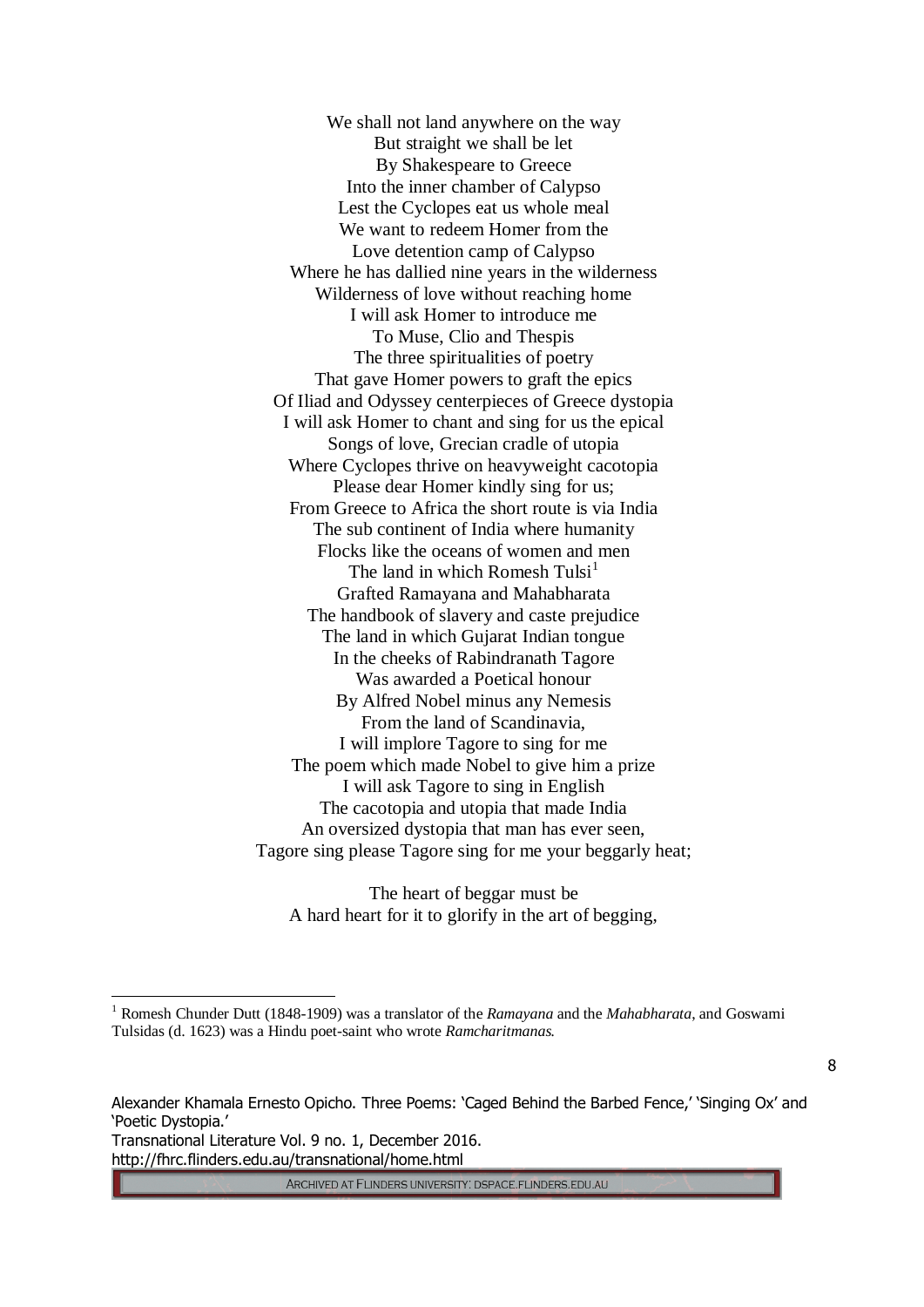I don't like begging This is knot my heart suffered From my childhood experience I saw my mother begging food for us We were nine voracious children Our appetite Had rural peasant orientation Often when she brought home the begged food She mostly never ate herself She was denying her self in self-immolation For the food to be enough for us, I used to think she has eaten a lot in her life That pains and pangs of hunger Could not come her away; Like humpty dumpty I was goofing Tagore you are right the heart of a beggar Must be very hard like the rocks of Africa. The fear of begging has made me to vamoose One on one up to the land of plenty Southern America for I fear Northern America Where riches flow into peoples homes Like waters of river Nile from Uganda to Egypt I will not be easy in such land where there is no culture Other than business of making money while speaking broken English Those of you who go there, in the Northern America Pass my regards and warm greetings To the daughter of Richard Wright Tell her that my heart loves her The way I loved intellect of her father Her that had to transfigure Himself as Bigger Thomas The native son In the land where Africans agonize under slavery Where cacotopia of slavery dances With utopia of corporatism into a commercial blend To sire dystopia of capitalism Which Eric Blair aka George Orwell Foresaw it to be watched by the big brother in 1984, But me I am going to Chile instead To sing an ode to clothings With my fellow communist Pablo Neruda We shall sing in turns the odes of Neruda But I will beg him to sing for me the song of burying a dog

Alexander Khamala Ernesto Opicho. Three Poems: 'Caged Behind the Barbed Fence,' 'Singing Ox' and 'Poetic Dystopia.' Transnational Literature Vol. 9 no. 1, December 2016. http://fhrc.flinders.edu.au/transnational/home.html

ARCHIVED AT FLINDERS UNIVERSITY: DSPACE.FLINDERS.EDU.AU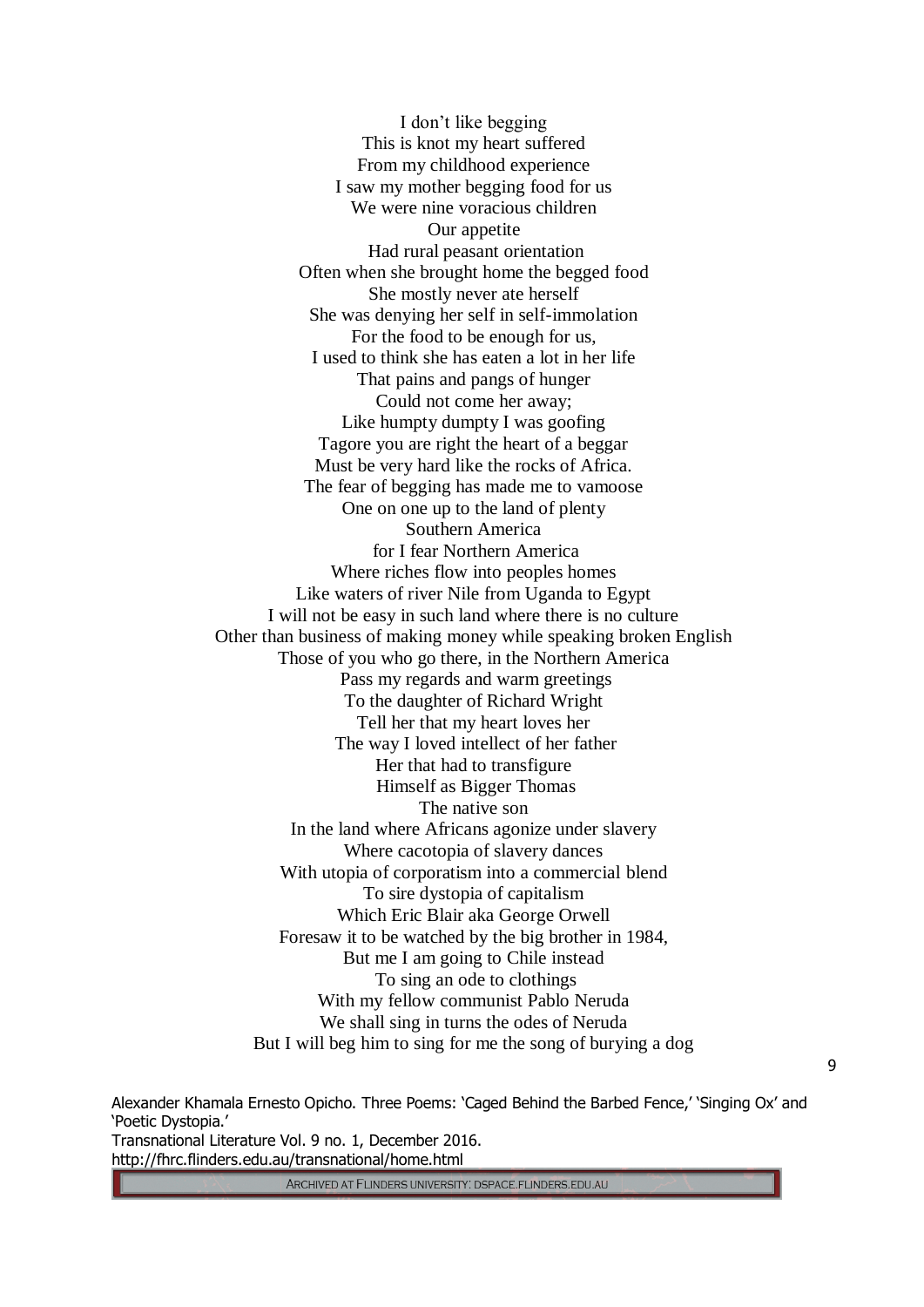So that I get goodness in the ode of clothings And angst in the song of the dog burial To achieve my poetic dystopia Of Nerudian poemocracy, Dear comrade Neruda let us join hands As comrades in arms to sing the ode to clothings,

From America I have gone home to Africa I jumped the Atlantic Ocean in one single African hope and skip Then I landed to Senegal at a point of no return Where the slaves could not return home once stepped there Me I have stepped there from a long journey traversing the World in search of dystopia that mirror man and his folly Wondrous dystopia that mirror woman and her vices I passed the point of no return into Senegal, Nocturnes Which we call in English crepuscular voyages I met Léopold Sédar Senghor singing nocturnes He warned me from temerarious reading of Marxism I said thank you to him for his concern I asked him of where I could get Mariama Bâ And her pipe sucking Brother Sembène Ousmane He declined to answer me; he said he is not a brother's keeper I got flummoxed so much as in my heart I terribly wanted to meet Mariama Bâ For she had promised to chant a scarlet song for me A song which I would cherish its attack On the cacotopia of an African woman in Islam, And also Sembène Ousmane I wanted also to smoke his pipe As we could heartily talk the extreme happiness Of unionized railway workers in bits of wood That makes the torso of gods in Xala, Cedo As the African hunter from the BaBukusu Clan of *kawambwa* In the land of Senegal could struggle to kill a mangy dog for us.

Any way; gods forgive the poet Sédar Senghor I crossed in to Nigeria to the city of Lagos I saw a tall man with white hair and white beards, I was told Alfred Nobel gave him an award For keeping his beards and hairs white, I was told he was a Nigerian god of Yoruba poetry He kept on singing from street to street that *A good name is better tyranny of snobbish taste The man died, season of anomie, you must be forth by dawn!*

Alexander Khamala Ernesto Opicho. Three Poems: 'Caged Behind the Barbed Fence,' 'Singing Ox' and 'Poetic Dystopia.' Transnational Literature Vol. 9 no. 1, December 2016. http://fhrc.flinders.edu.au/transnational/home.html

ARCHIVED AT FLINDERS UNIVERSITY: DSPACE.FLINDERS.EDU.AU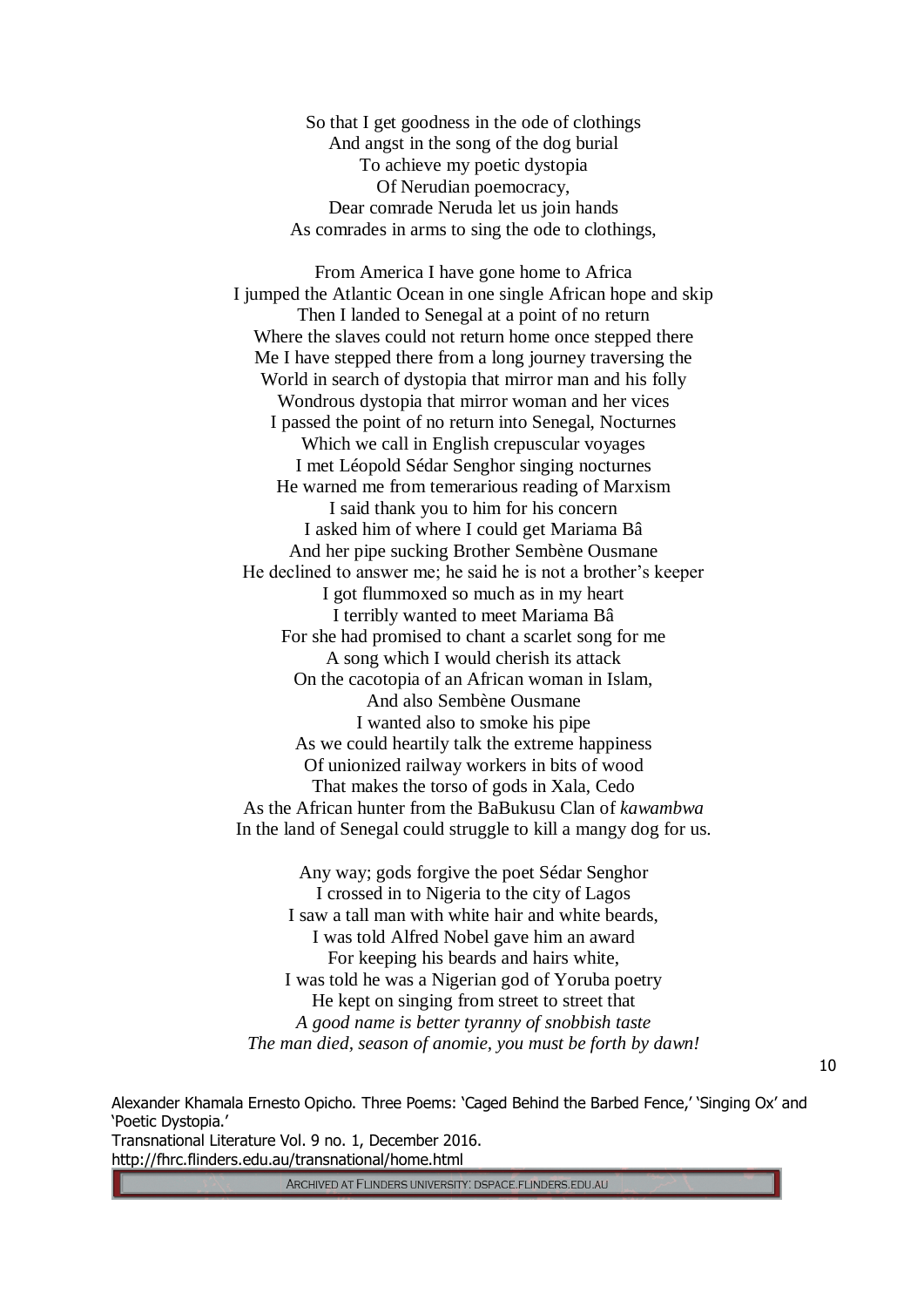I feared to talk to him for he violently looked, But instead I confined myself to my thespic girlfriend From Anambra state in northwestern Nigeria She was a graduate student of University of Nsukka Her name is Oge Okoye, she is beautiful and sexy Charming and warm; beauteous individuality Her beauty campaigns successfully to the palace of men Without an orator in the bandwagon; O! Sweet Okoye! She took me to Port Harcourt the capital city of Biafra When it was a country; a communist state, I met Christopher Okigbo and Chinua Achebe Both carrying the machines guns Fighting a secessionist war of Biafra That wanted to give the socialist tribe of Igbos A full independent state alongside federal republic of Nigeria Okigbo gave me the gun That I help him to the tribal war I told him no, I am a poet first then an African And my tribe comes last I can not take the gun To fight a tribal war; tribal cleansing? No way! Achebe got annoyed with me In a feat of jealousy ire He pulled out two books of poetry from his hat; Be aware soul brother and Girls at a war He rate to us the poems from each book The poems that echoed Igbo messages of dystopia I and Oge Okoye in an askance We looked and mused.

I kissed Okoye and told her bye bye! I began running to Kenya for the evening had fallen And from the hills of Biafra I could see my mother's kitchen My mother coming in and going out of it The smoke coming out through the ruffian thatches Sign of my mother cooking the seasoned hoof of a cow And sorghum ugali cured by cassava, I ran faster and faster passing by Uganda Lest my elder brother may finish Ugali for me I suddenly pumped in to two men Running opposite my direction They were also running to their homes in Uganda Taban Lo Liyong and Okot p'Bitek Taban wielding his book of poetry;

Alexander Khamala Ernesto Opicho. Three Poems: 'Caged Behind the Barbed Fence,' 'Singing Ox' and 'Poetic Dystopia.' Transnational Literature Vol. 9 no. 1, December 2016. http://fhrc.flinders.edu.au/transnational/home.html

ARCHIVED AT FLINDERS UNIVERSITY: DSPACE.FLINDERS.EDU.AU